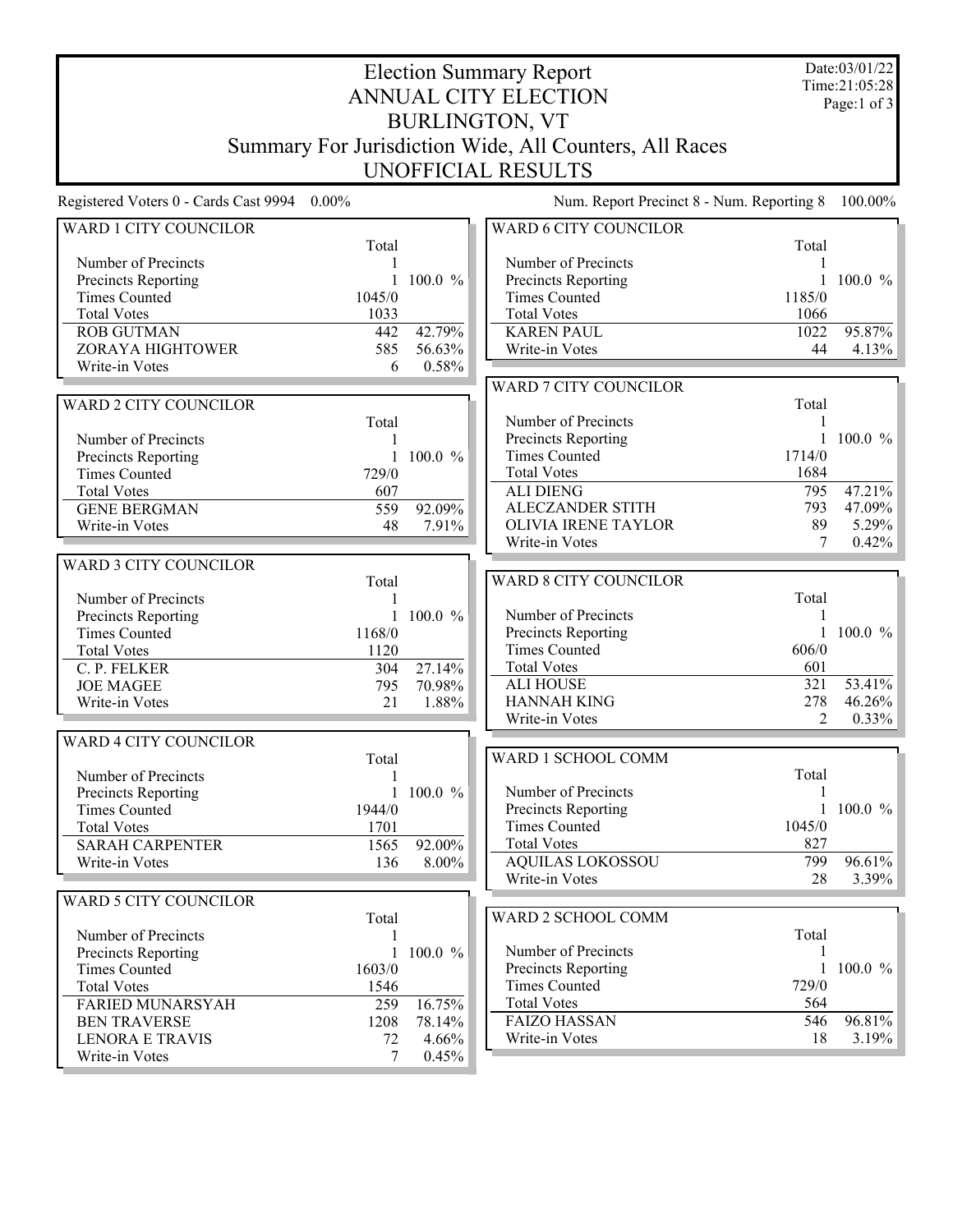Date:03/01/22 Time:21:05:28 Page:2 of 3

## Election Summary Report ANNUAL CITY ELECTION BURLINGTON, VT Summary For Jurisdiction Wide, All Counters, All Races UNOFFICIAL RESULTS

Registered Voters 0 - Cards Cast 9994 0.00% Num. Report Precinct 8 - Num. Reporting 8 100.00%

| Total<br>Total<br>Number of Precincts<br>Number of Precincts<br>$100.0 \%$<br>$\mathbf{1}$<br>$100.0 \%$<br>Precincts Reporting<br>$\mathbf{1}$<br><b>Precincts Reporting</b><br><b>Times Counted</b><br>1168/0<br><b>Times Counted</b><br>1045/0<br>929<br><b>Total Votes</b><br><b>Total Votes</b><br>875<br>98.28%<br>POLLY P VANDERPUTTEN<br>913<br><b>GLORIA YANDOW</b><br>857<br>97.94%<br>Write-in Votes<br>1.72%<br>Write-in Votes<br>18<br>2.06%<br>16<br>WARD 4 SCHOOL COMM<br><b>WARD 2 INSPECTOR</b><br>Total<br>Total<br>Number of Precincts<br>Number of Precincts<br>1<br>Precincts Reporting<br>1 100.0 $\%$<br>$100.0 \%$<br>Precincts Reporting<br>$\mathbf{1}$<br><b>Times Counted</b><br>1944/0<br><b>Times Counted</b><br>729/0<br><b>Total Votes</b><br><b>Total Votes</b><br>1627<br>589<br>M. LAROCQUE GULICK<br>71.91%<br><b>SOLVEIG J OVERBY</b><br>97.62%<br>1170<br>575<br>ERICKA BUNDY REDIC<br>26.55%<br>2.38%<br>432<br>Write-in Votes<br>14<br>25<br>Write-in Votes<br>1.54%<br><b>WARD 3 INSPECTOR</b><br>WARD 5 SCHOOL COMM<br>Total<br>Number of Precincts<br>Total<br>Number of Precincts<br>$100.0 \%$<br>Precincts Reporting<br>$\mathbf{1}$<br>1168/0<br>1 100.0 $%$<br><b>Times Counted</b><br>Precincts Reporting<br><b>Times Counted</b><br>1603/0<br><b>Total Votes</b><br>990<br><b>Total Votes</b><br>1308<br><b>JULIA DIPIETRO</b><br>99.19%<br>982<br>LUCIA W CAMPRIELLO<br>98.24%<br>1285<br>8<br>0.81%<br>Write-in Votes<br>Write-in Votes<br>23<br>1.76%<br><b>WARD 4 INSPECTOR</b><br>WARD 6 SCHOOL COMM<br>Total<br>Number of Precincts<br>Total<br>Number of Precincts<br>Precincts Reporting<br>$100.0 \%$<br>1<br>Precincts Reporting<br>1 100.0 $%$<br><b>Times Counted</b><br>1944/0<br><b>Times Counted</b><br>1185/0<br><b>Total Votes</b><br>1565<br>98.21%<br><b>Total Votes</b><br>1022<br><b>LINDA BELISLE</b><br>1537<br><b>CLARE WOOL</b><br>994<br>97.26%<br>1.79%<br>Write-in Votes<br>28<br>Write-in Votes<br>28<br>2.74%<br><b>WARD 5 INSPECTOR</b><br>WARD 7 SCHOOL COMM<br>Total<br>Number of Precincts<br>Total<br>1<br>Number of Precincts<br>1 100.0 $%$<br>Precincts Reporting<br>$\mathbf{I}$<br>Precincts Reporting<br>1 100.0 $\%$<br><b>Times Counted</b><br>1603/0<br><b>Times Counted</b><br>1714/0<br><b>Total Votes</b><br>1248<br><b>Total Votes</b><br>1372<br>98.48%<br>WILLIAM M MORRIS<br>1229<br>96.28%<br>MONIKA IVANCIC<br>1.52%<br>1321<br>Write-in Votes<br>19<br>Write-in Votes<br>51<br>3.72%<br><b>WARD 6 INSPECTOR</b><br>WARD 8 SCHOOL COMM<br>Total<br>Total<br>Number of Precincts<br>Number of Precincts<br><b>Precincts Reporting</b><br>$100.0 \%$<br>1<br>Precincts Reporting<br>1 100.0 $%$<br><b>Times Counted</b><br>1185/0<br>982<br><b>Times Counted</b><br>606/0<br><b>Total Votes</b><br><b>Total Votes</b><br>228<br><b>JANE A SMITH</b><br>98.37%<br>966<br>228 100.00%<br>Write-in Votes<br>Write-in Votes<br>1.63%<br>16 | WARD 3 SCHOOL COMM |  | <b>WARD 1 INSPECTOR</b> |  |
|---------------------------------------------------------------------------------------------------------------------------------------------------------------------------------------------------------------------------------------------------------------------------------------------------------------------------------------------------------------------------------------------------------------------------------------------------------------------------------------------------------------------------------------------------------------------------------------------------------------------------------------------------------------------------------------------------------------------------------------------------------------------------------------------------------------------------------------------------------------------------------------------------------------------------------------------------------------------------------------------------------------------------------------------------------------------------------------------------------------------------------------------------------------------------------------------------------------------------------------------------------------------------------------------------------------------------------------------------------------------------------------------------------------------------------------------------------------------------------------------------------------------------------------------------------------------------------------------------------------------------------------------------------------------------------------------------------------------------------------------------------------------------------------------------------------------------------------------------------------------------------------------------------------------------------------------------------------------------------------------------------------------------------------------------------------------------------------------------------------------------------------------------------------------------------------------------------------------------------------------------------------------------------------------------------------------------------------------------------------------------------------------------------------------------------------------------------------------------------------------------------------------------------------------------------------------------------------------------------------------------------------------------------------------------------------------------------------------------------------------------------------------------------------------------------------------------------------------------------------------------------------------------------------------------------------------|--------------------|--|-------------------------|--|
|                                                                                                                                                                                                                                                                                                                                                                                                                                                                                                                                                                                                                                                                                                                                                                                                                                                                                                                                                                                                                                                                                                                                                                                                                                                                                                                                                                                                                                                                                                                                                                                                                                                                                                                                                                                                                                                                                                                                                                                                                                                                                                                                                                                                                                                                                                                                                                                                                                                                                                                                                                                                                                                                                                                                                                                                                                                                                                                                             |                    |  |                         |  |
|                                                                                                                                                                                                                                                                                                                                                                                                                                                                                                                                                                                                                                                                                                                                                                                                                                                                                                                                                                                                                                                                                                                                                                                                                                                                                                                                                                                                                                                                                                                                                                                                                                                                                                                                                                                                                                                                                                                                                                                                                                                                                                                                                                                                                                                                                                                                                                                                                                                                                                                                                                                                                                                                                                                                                                                                                                                                                                                                             |                    |  |                         |  |
|                                                                                                                                                                                                                                                                                                                                                                                                                                                                                                                                                                                                                                                                                                                                                                                                                                                                                                                                                                                                                                                                                                                                                                                                                                                                                                                                                                                                                                                                                                                                                                                                                                                                                                                                                                                                                                                                                                                                                                                                                                                                                                                                                                                                                                                                                                                                                                                                                                                                                                                                                                                                                                                                                                                                                                                                                                                                                                                                             |                    |  |                         |  |
|                                                                                                                                                                                                                                                                                                                                                                                                                                                                                                                                                                                                                                                                                                                                                                                                                                                                                                                                                                                                                                                                                                                                                                                                                                                                                                                                                                                                                                                                                                                                                                                                                                                                                                                                                                                                                                                                                                                                                                                                                                                                                                                                                                                                                                                                                                                                                                                                                                                                                                                                                                                                                                                                                                                                                                                                                                                                                                                                             |                    |  |                         |  |
|                                                                                                                                                                                                                                                                                                                                                                                                                                                                                                                                                                                                                                                                                                                                                                                                                                                                                                                                                                                                                                                                                                                                                                                                                                                                                                                                                                                                                                                                                                                                                                                                                                                                                                                                                                                                                                                                                                                                                                                                                                                                                                                                                                                                                                                                                                                                                                                                                                                                                                                                                                                                                                                                                                                                                                                                                                                                                                                                             |                    |  |                         |  |
|                                                                                                                                                                                                                                                                                                                                                                                                                                                                                                                                                                                                                                                                                                                                                                                                                                                                                                                                                                                                                                                                                                                                                                                                                                                                                                                                                                                                                                                                                                                                                                                                                                                                                                                                                                                                                                                                                                                                                                                                                                                                                                                                                                                                                                                                                                                                                                                                                                                                                                                                                                                                                                                                                                                                                                                                                                                                                                                                             |                    |  |                         |  |
|                                                                                                                                                                                                                                                                                                                                                                                                                                                                                                                                                                                                                                                                                                                                                                                                                                                                                                                                                                                                                                                                                                                                                                                                                                                                                                                                                                                                                                                                                                                                                                                                                                                                                                                                                                                                                                                                                                                                                                                                                                                                                                                                                                                                                                                                                                                                                                                                                                                                                                                                                                                                                                                                                                                                                                                                                                                                                                                                             |                    |  |                         |  |
|                                                                                                                                                                                                                                                                                                                                                                                                                                                                                                                                                                                                                                                                                                                                                                                                                                                                                                                                                                                                                                                                                                                                                                                                                                                                                                                                                                                                                                                                                                                                                                                                                                                                                                                                                                                                                                                                                                                                                                                                                                                                                                                                                                                                                                                                                                                                                                                                                                                                                                                                                                                                                                                                                                                                                                                                                                                                                                                                             |                    |  |                         |  |
|                                                                                                                                                                                                                                                                                                                                                                                                                                                                                                                                                                                                                                                                                                                                                                                                                                                                                                                                                                                                                                                                                                                                                                                                                                                                                                                                                                                                                                                                                                                                                                                                                                                                                                                                                                                                                                                                                                                                                                                                                                                                                                                                                                                                                                                                                                                                                                                                                                                                                                                                                                                                                                                                                                                                                                                                                                                                                                                                             |                    |  |                         |  |
|                                                                                                                                                                                                                                                                                                                                                                                                                                                                                                                                                                                                                                                                                                                                                                                                                                                                                                                                                                                                                                                                                                                                                                                                                                                                                                                                                                                                                                                                                                                                                                                                                                                                                                                                                                                                                                                                                                                                                                                                                                                                                                                                                                                                                                                                                                                                                                                                                                                                                                                                                                                                                                                                                                                                                                                                                                                                                                                                             |                    |  |                         |  |
|                                                                                                                                                                                                                                                                                                                                                                                                                                                                                                                                                                                                                                                                                                                                                                                                                                                                                                                                                                                                                                                                                                                                                                                                                                                                                                                                                                                                                                                                                                                                                                                                                                                                                                                                                                                                                                                                                                                                                                                                                                                                                                                                                                                                                                                                                                                                                                                                                                                                                                                                                                                                                                                                                                                                                                                                                                                                                                                                             |                    |  |                         |  |
|                                                                                                                                                                                                                                                                                                                                                                                                                                                                                                                                                                                                                                                                                                                                                                                                                                                                                                                                                                                                                                                                                                                                                                                                                                                                                                                                                                                                                                                                                                                                                                                                                                                                                                                                                                                                                                                                                                                                                                                                                                                                                                                                                                                                                                                                                                                                                                                                                                                                                                                                                                                                                                                                                                                                                                                                                                                                                                                                             |                    |  |                         |  |
|                                                                                                                                                                                                                                                                                                                                                                                                                                                                                                                                                                                                                                                                                                                                                                                                                                                                                                                                                                                                                                                                                                                                                                                                                                                                                                                                                                                                                                                                                                                                                                                                                                                                                                                                                                                                                                                                                                                                                                                                                                                                                                                                                                                                                                                                                                                                                                                                                                                                                                                                                                                                                                                                                                                                                                                                                                                                                                                                             |                    |  |                         |  |
|                                                                                                                                                                                                                                                                                                                                                                                                                                                                                                                                                                                                                                                                                                                                                                                                                                                                                                                                                                                                                                                                                                                                                                                                                                                                                                                                                                                                                                                                                                                                                                                                                                                                                                                                                                                                                                                                                                                                                                                                                                                                                                                                                                                                                                                                                                                                                                                                                                                                                                                                                                                                                                                                                                                                                                                                                                                                                                                                             |                    |  |                         |  |
|                                                                                                                                                                                                                                                                                                                                                                                                                                                                                                                                                                                                                                                                                                                                                                                                                                                                                                                                                                                                                                                                                                                                                                                                                                                                                                                                                                                                                                                                                                                                                                                                                                                                                                                                                                                                                                                                                                                                                                                                                                                                                                                                                                                                                                                                                                                                                                                                                                                                                                                                                                                                                                                                                                                                                                                                                                                                                                                                             |                    |  |                         |  |
|                                                                                                                                                                                                                                                                                                                                                                                                                                                                                                                                                                                                                                                                                                                                                                                                                                                                                                                                                                                                                                                                                                                                                                                                                                                                                                                                                                                                                                                                                                                                                                                                                                                                                                                                                                                                                                                                                                                                                                                                                                                                                                                                                                                                                                                                                                                                                                                                                                                                                                                                                                                                                                                                                                                                                                                                                                                                                                                                             |                    |  |                         |  |
|                                                                                                                                                                                                                                                                                                                                                                                                                                                                                                                                                                                                                                                                                                                                                                                                                                                                                                                                                                                                                                                                                                                                                                                                                                                                                                                                                                                                                                                                                                                                                                                                                                                                                                                                                                                                                                                                                                                                                                                                                                                                                                                                                                                                                                                                                                                                                                                                                                                                                                                                                                                                                                                                                                                                                                                                                                                                                                                                             |                    |  |                         |  |
|                                                                                                                                                                                                                                                                                                                                                                                                                                                                                                                                                                                                                                                                                                                                                                                                                                                                                                                                                                                                                                                                                                                                                                                                                                                                                                                                                                                                                                                                                                                                                                                                                                                                                                                                                                                                                                                                                                                                                                                                                                                                                                                                                                                                                                                                                                                                                                                                                                                                                                                                                                                                                                                                                                                                                                                                                                                                                                                                             |                    |  |                         |  |
|                                                                                                                                                                                                                                                                                                                                                                                                                                                                                                                                                                                                                                                                                                                                                                                                                                                                                                                                                                                                                                                                                                                                                                                                                                                                                                                                                                                                                                                                                                                                                                                                                                                                                                                                                                                                                                                                                                                                                                                                                                                                                                                                                                                                                                                                                                                                                                                                                                                                                                                                                                                                                                                                                                                                                                                                                                                                                                                                             |                    |  |                         |  |
|                                                                                                                                                                                                                                                                                                                                                                                                                                                                                                                                                                                                                                                                                                                                                                                                                                                                                                                                                                                                                                                                                                                                                                                                                                                                                                                                                                                                                                                                                                                                                                                                                                                                                                                                                                                                                                                                                                                                                                                                                                                                                                                                                                                                                                                                                                                                                                                                                                                                                                                                                                                                                                                                                                                                                                                                                                                                                                                                             |                    |  |                         |  |
|                                                                                                                                                                                                                                                                                                                                                                                                                                                                                                                                                                                                                                                                                                                                                                                                                                                                                                                                                                                                                                                                                                                                                                                                                                                                                                                                                                                                                                                                                                                                                                                                                                                                                                                                                                                                                                                                                                                                                                                                                                                                                                                                                                                                                                                                                                                                                                                                                                                                                                                                                                                                                                                                                                                                                                                                                                                                                                                                             |                    |  |                         |  |
|                                                                                                                                                                                                                                                                                                                                                                                                                                                                                                                                                                                                                                                                                                                                                                                                                                                                                                                                                                                                                                                                                                                                                                                                                                                                                                                                                                                                                                                                                                                                                                                                                                                                                                                                                                                                                                                                                                                                                                                                                                                                                                                                                                                                                                                                                                                                                                                                                                                                                                                                                                                                                                                                                                                                                                                                                                                                                                                                             |                    |  |                         |  |
|                                                                                                                                                                                                                                                                                                                                                                                                                                                                                                                                                                                                                                                                                                                                                                                                                                                                                                                                                                                                                                                                                                                                                                                                                                                                                                                                                                                                                                                                                                                                                                                                                                                                                                                                                                                                                                                                                                                                                                                                                                                                                                                                                                                                                                                                                                                                                                                                                                                                                                                                                                                                                                                                                                                                                                                                                                                                                                                                             |                    |  |                         |  |
|                                                                                                                                                                                                                                                                                                                                                                                                                                                                                                                                                                                                                                                                                                                                                                                                                                                                                                                                                                                                                                                                                                                                                                                                                                                                                                                                                                                                                                                                                                                                                                                                                                                                                                                                                                                                                                                                                                                                                                                                                                                                                                                                                                                                                                                                                                                                                                                                                                                                                                                                                                                                                                                                                                                                                                                                                                                                                                                                             |                    |  |                         |  |
|                                                                                                                                                                                                                                                                                                                                                                                                                                                                                                                                                                                                                                                                                                                                                                                                                                                                                                                                                                                                                                                                                                                                                                                                                                                                                                                                                                                                                                                                                                                                                                                                                                                                                                                                                                                                                                                                                                                                                                                                                                                                                                                                                                                                                                                                                                                                                                                                                                                                                                                                                                                                                                                                                                                                                                                                                                                                                                                                             |                    |  |                         |  |
|                                                                                                                                                                                                                                                                                                                                                                                                                                                                                                                                                                                                                                                                                                                                                                                                                                                                                                                                                                                                                                                                                                                                                                                                                                                                                                                                                                                                                                                                                                                                                                                                                                                                                                                                                                                                                                                                                                                                                                                                                                                                                                                                                                                                                                                                                                                                                                                                                                                                                                                                                                                                                                                                                                                                                                                                                                                                                                                                             |                    |  |                         |  |
|                                                                                                                                                                                                                                                                                                                                                                                                                                                                                                                                                                                                                                                                                                                                                                                                                                                                                                                                                                                                                                                                                                                                                                                                                                                                                                                                                                                                                                                                                                                                                                                                                                                                                                                                                                                                                                                                                                                                                                                                                                                                                                                                                                                                                                                                                                                                                                                                                                                                                                                                                                                                                                                                                                                                                                                                                                                                                                                                             |                    |  |                         |  |
|                                                                                                                                                                                                                                                                                                                                                                                                                                                                                                                                                                                                                                                                                                                                                                                                                                                                                                                                                                                                                                                                                                                                                                                                                                                                                                                                                                                                                                                                                                                                                                                                                                                                                                                                                                                                                                                                                                                                                                                                                                                                                                                                                                                                                                                                                                                                                                                                                                                                                                                                                                                                                                                                                                                                                                                                                                                                                                                                             |                    |  |                         |  |
|                                                                                                                                                                                                                                                                                                                                                                                                                                                                                                                                                                                                                                                                                                                                                                                                                                                                                                                                                                                                                                                                                                                                                                                                                                                                                                                                                                                                                                                                                                                                                                                                                                                                                                                                                                                                                                                                                                                                                                                                                                                                                                                                                                                                                                                                                                                                                                                                                                                                                                                                                                                                                                                                                                                                                                                                                                                                                                                                             |                    |  |                         |  |
|                                                                                                                                                                                                                                                                                                                                                                                                                                                                                                                                                                                                                                                                                                                                                                                                                                                                                                                                                                                                                                                                                                                                                                                                                                                                                                                                                                                                                                                                                                                                                                                                                                                                                                                                                                                                                                                                                                                                                                                                                                                                                                                                                                                                                                                                                                                                                                                                                                                                                                                                                                                                                                                                                                                                                                                                                                                                                                                                             |                    |  |                         |  |
|                                                                                                                                                                                                                                                                                                                                                                                                                                                                                                                                                                                                                                                                                                                                                                                                                                                                                                                                                                                                                                                                                                                                                                                                                                                                                                                                                                                                                                                                                                                                                                                                                                                                                                                                                                                                                                                                                                                                                                                                                                                                                                                                                                                                                                                                                                                                                                                                                                                                                                                                                                                                                                                                                                                                                                                                                                                                                                                                             |                    |  |                         |  |
|                                                                                                                                                                                                                                                                                                                                                                                                                                                                                                                                                                                                                                                                                                                                                                                                                                                                                                                                                                                                                                                                                                                                                                                                                                                                                                                                                                                                                                                                                                                                                                                                                                                                                                                                                                                                                                                                                                                                                                                                                                                                                                                                                                                                                                                                                                                                                                                                                                                                                                                                                                                                                                                                                                                                                                                                                                                                                                                                             |                    |  |                         |  |
|                                                                                                                                                                                                                                                                                                                                                                                                                                                                                                                                                                                                                                                                                                                                                                                                                                                                                                                                                                                                                                                                                                                                                                                                                                                                                                                                                                                                                                                                                                                                                                                                                                                                                                                                                                                                                                                                                                                                                                                                                                                                                                                                                                                                                                                                                                                                                                                                                                                                                                                                                                                                                                                                                                                                                                                                                                                                                                                                             |                    |  |                         |  |
|                                                                                                                                                                                                                                                                                                                                                                                                                                                                                                                                                                                                                                                                                                                                                                                                                                                                                                                                                                                                                                                                                                                                                                                                                                                                                                                                                                                                                                                                                                                                                                                                                                                                                                                                                                                                                                                                                                                                                                                                                                                                                                                                                                                                                                                                                                                                                                                                                                                                                                                                                                                                                                                                                                                                                                                                                                                                                                                                             |                    |  |                         |  |
|                                                                                                                                                                                                                                                                                                                                                                                                                                                                                                                                                                                                                                                                                                                                                                                                                                                                                                                                                                                                                                                                                                                                                                                                                                                                                                                                                                                                                                                                                                                                                                                                                                                                                                                                                                                                                                                                                                                                                                                                                                                                                                                                                                                                                                                                                                                                                                                                                                                                                                                                                                                                                                                                                                                                                                                                                                                                                                                                             |                    |  |                         |  |
|                                                                                                                                                                                                                                                                                                                                                                                                                                                                                                                                                                                                                                                                                                                                                                                                                                                                                                                                                                                                                                                                                                                                                                                                                                                                                                                                                                                                                                                                                                                                                                                                                                                                                                                                                                                                                                                                                                                                                                                                                                                                                                                                                                                                                                                                                                                                                                                                                                                                                                                                                                                                                                                                                                                                                                                                                                                                                                                                             |                    |  |                         |  |
|                                                                                                                                                                                                                                                                                                                                                                                                                                                                                                                                                                                                                                                                                                                                                                                                                                                                                                                                                                                                                                                                                                                                                                                                                                                                                                                                                                                                                                                                                                                                                                                                                                                                                                                                                                                                                                                                                                                                                                                                                                                                                                                                                                                                                                                                                                                                                                                                                                                                                                                                                                                                                                                                                                                                                                                                                                                                                                                                             |                    |  |                         |  |
|                                                                                                                                                                                                                                                                                                                                                                                                                                                                                                                                                                                                                                                                                                                                                                                                                                                                                                                                                                                                                                                                                                                                                                                                                                                                                                                                                                                                                                                                                                                                                                                                                                                                                                                                                                                                                                                                                                                                                                                                                                                                                                                                                                                                                                                                                                                                                                                                                                                                                                                                                                                                                                                                                                                                                                                                                                                                                                                                             |                    |  |                         |  |
|                                                                                                                                                                                                                                                                                                                                                                                                                                                                                                                                                                                                                                                                                                                                                                                                                                                                                                                                                                                                                                                                                                                                                                                                                                                                                                                                                                                                                                                                                                                                                                                                                                                                                                                                                                                                                                                                                                                                                                                                                                                                                                                                                                                                                                                                                                                                                                                                                                                                                                                                                                                                                                                                                                                                                                                                                                                                                                                                             |                    |  |                         |  |
|                                                                                                                                                                                                                                                                                                                                                                                                                                                                                                                                                                                                                                                                                                                                                                                                                                                                                                                                                                                                                                                                                                                                                                                                                                                                                                                                                                                                                                                                                                                                                                                                                                                                                                                                                                                                                                                                                                                                                                                                                                                                                                                                                                                                                                                                                                                                                                                                                                                                                                                                                                                                                                                                                                                                                                                                                                                                                                                                             |                    |  |                         |  |
|                                                                                                                                                                                                                                                                                                                                                                                                                                                                                                                                                                                                                                                                                                                                                                                                                                                                                                                                                                                                                                                                                                                                                                                                                                                                                                                                                                                                                                                                                                                                                                                                                                                                                                                                                                                                                                                                                                                                                                                                                                                                                                                                                                                                                                                                                                                                                                                                                                                                                                                                                                                                                                                                                                                                                                                                                                                                                                                                             |                    |  |                         |  |
|                                                                                                                                                                                                                                                                                                                                                                                                                                                                                                                                                                                                                                                                                                                                                                                                                                                                                                                                                                                                                                                                                                                                                                                                                                                                                                                                                                                                                                                                                                                                                                                                                                                                                                                                                                                                                                                                                                                                                                                                                                                                                                                                                                                                                                                                                                                                                                                                                                                                                                                                                                                                                                                                                                                                                                                                                                                                                                                                             |                    |  |                         |  |
|                                                                                                                                                                                                                                                                                                                                                                                                                                                                                                                                                                                                                                                                                                                                                                                                                                                                                                                                                                                                                                                                                                                                                                                                                                                                                                                                                                                                                                                                                                                                                                                                                                                                                                                                                                                                                                                                                                                                                                                                                                                                                                                                                                                                                                                                                                                                                                                                                                                                                                                                                                                                                                                                                                                                                                                                                                                                                                                                             |                    |  |                         |  |
|                                                                                                                                                                                                                                                                                                                                                                                                                                                                                                                                                                                                                                                                                                                                                                                                                                                                                                                                                                                                                                                                                                                                                                                                                                                                                                                                                                                                                                                                                                                                                                                                                                                                                                                                                                                                                                                                                                                                                                                                                                                                                                                                                                                                                                                                                                                                                                                                                                                                                                                                                                                                                                                                                                                                                                                                                                                                                                                                             |                    |  |                         |  |
|                                                                                                                                                                                                                                                                                                                                                                                                                                                                                                                                                                                                                                                                                                                                                                                                                                                                                                                                                                                                                                                                                                                                                                                                                                                                                                                                                                                                                                                                                                                                                                                                                                                                                                                                                                                                                                                                                                                                                                                                                                                                                                                                                                                                                                                                                                                                                                                                                                                                                                                                                                                                                                                                                                                                                                                                                                                                                                                                             |                    |  |                         |  |
|                                                                                                                                                                                                                                                                                                                                                                                                                                                                                                                                                                                                                                                                                                                                                                                                                                                                                                                                                                                                                                                                                                                                                                                                                                                                                                                                                                                                                                                                                                                                                                                                                                                                                                                                                                                                                                                                                                                                                                                                                                                                                                                                                                                                                                                                                                                                                                                                                                                                                                                                                                                                                                                                                                                                                                                                                                                                                                                                             |                    |  |                         |  |
|                                                                                                                                                                                                                                                                                                                                                                                                                                                                                                                                                                                                                                                                                                                                                                                                                                                                                                                                                                                                                                                                                                                                                                                                                                                                                                                                                                                                                                                                                                                                                                                                                                                                                                                                                                                                                                                                                                                                                                                                                                                                                                                                                                                                                                                                                                                                                                                                                                                                                                                                                                                                                                                                                                                                                                                                                                                                                                                                             |                    |  |                         |  |
|                                                                                                                                                                                                                                                                                                                                                                                                                                                                                                                                                                                                                                                                                                                                                                                                                                                                                                                                                                                                                                                                                                                                                                                                                                                                                                                                                                                                                                                                                                                                                                                                                                                                                                                                                                                                                                                                                                                                                                                                                                                                                                                                                                                                                                                                                                                                                                                                                                                                                                                                                                                                                                                                                                                                                                                                                                                                                                                                             |                    |  |                         |  |
|                                                                                                                                                                                                                                                                                                                                                                                                                                                                                                                                                                                                                                                                                                                                                                                                                                                                                                                                                                                                                                                                                                                                                                                                                                                                                                                                                                                                                                                                                                                                                                                                                                                                                                                                                                                                                                                                                                                                                                                                                                                                                                                                                                                                                                                                                                                                                                                                                                                                                                                                                                                                                                                                                                                                                                                                                                                                                                                                             |                    |  |                         |  |
|                                                                                                                                                                                                                                                                                                                                                                                                                                                                                                                                                                                                                                                                                                                                                                                                                                                                                                                                                                                                                                                                                                                                                                                                                                                                                                                                                                                                                                                                                                                                                                                                                                                                                                                                                                                                                                                                                                                                                                                                                                                                                                                                                                                                                                                                                                                                                                                                                                                                                                                                                                                                                                                                                                                                                                                                                                                                                                                                             |                    |  |                         |  |
|                                                                                                                                                                                                                                                                                                                                                                                                                                                                                                                                                                                                                                                                                                                                                                                                                                                                                                                                                                                                                                                                                                                                                                                                                                                                                                                                                                                                                                                                                                                                                                                                                                                                                                                                                                                                                                                                                                                                                                                                                                                                                                                                                                                                                                                                                                                                                                                                                                                                                                                                                                                                                                                                                                                                                                                                                                                                                                                                             |                    |  |                         |  |
|                                                                                                                                                                                                                                                                                                                                                                                                                                                                                                                                                                                                                                                                                                                                                                                                                                                                                                                                                                                                                                                                                                                                                                                                                                                                                                                                                                                                                                                                                                                                                                                                                                                                                                                                                                                                                                                                                                                                                                                                                                                                                                                                                                                                                                                                                                                                                                                                                                                                                                                                                                                                                                                                                                                                                                                                                                                                                                                                             |                    |  |                         |  |